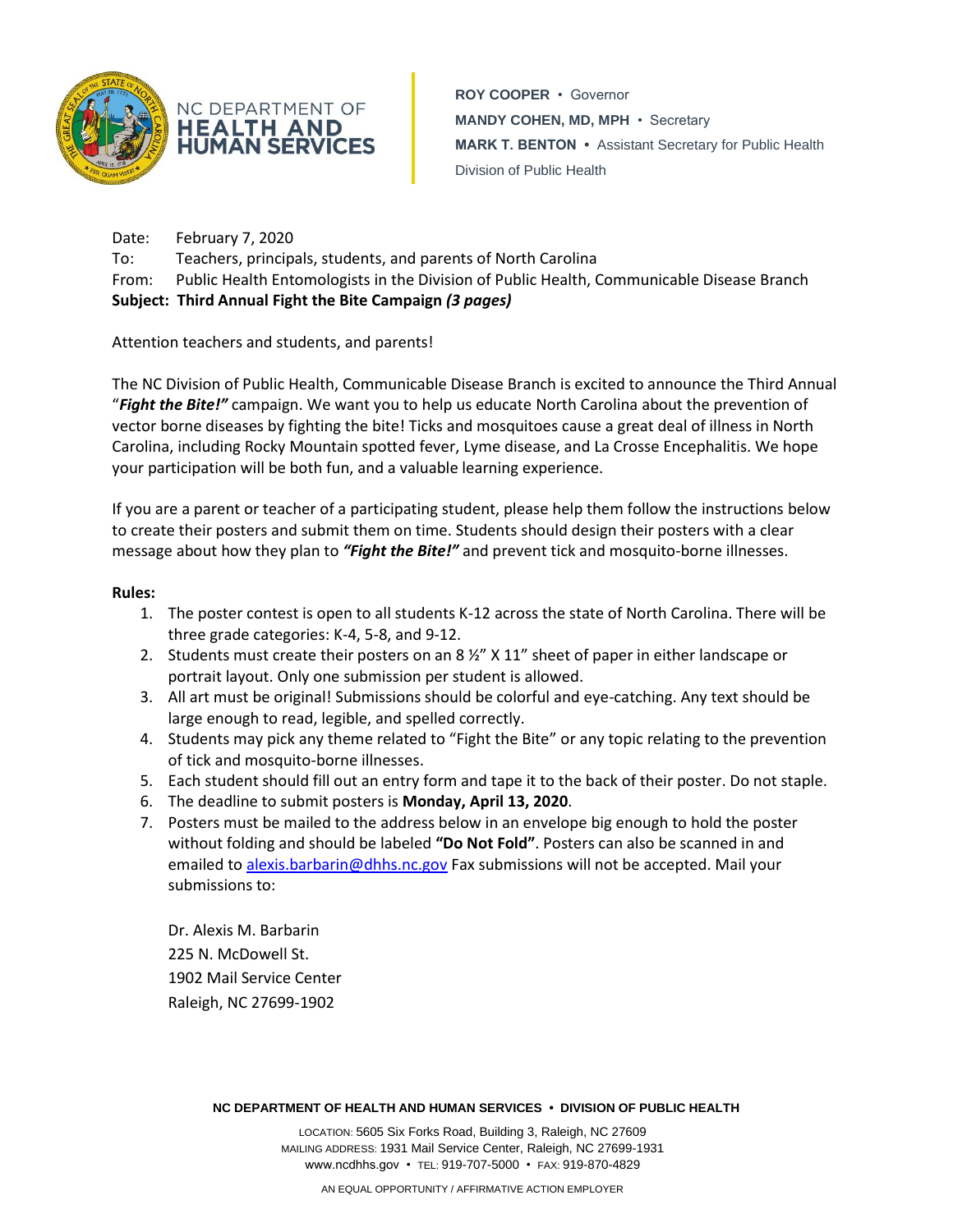If a student is picked as a finalist, an email will be sent to the student's teacher/school principal or their parent. Three students from each grade category will be selected as the 1<sup>st</sup>, 2<sup>nd</sup>, and 3<sup>rd</sup> place winners. Winners will be recognized during an awards ceremony in Raleigh at the end of April 2020.

#### **How will the posters be judged and used?**

- 1. The Communicable Disease Branch will select a panel of judges to review all entries and choose the winners from each grade level category.
- 2. Winning entries will be based on creativity, originality, and the ability to convey information about the prevention of vector-borne diseases.
- 3. Winning posters will be displayed on the Division of Public Health website, in schools, local health departments, and other state government buildings to help motivate others to "Fight the Bite!"
- 4. The illustrators of the winning posters will be invited to a special ceremony where they will be presented with awards and will meet members of the Division of Public Health.
- 5. All posters become the property of the Division of Public Health and may be used for future education materials and will not be returned.

### **Art Tips:**

- Artwork must be original!
- Be neat and clean and fill up as much of the page as possible.
- You can use markers, crayons, colored pencils, or paint. However, posters should not be 3D. Entries can also be created via digital media.
- **New in 2020:** Are you bilingual? Great! We welcome messages in any language! Just be sure to add a separate sheet of paper with your messaging in English so that our entomologists understand your content.
- Use your creativity and art skills to show us how you "Fight the Bite" and protect yourself from mosquitoes and ticks. Here are a few commonly used themes that you can consider when creating your artwork (you do not have to use these):
	- o **DRAIN** any standing water that may act as a safe habitat for mosquito larvae (small containers, soda cans even bottle caps).
	- o **DAWN and DUSK** are times to protect yourself from mosquito bites.
	- o **DRESS** in long sleeves and pants while outside to protect yourself from ticks and mosquitos.
	- o **DEFEND** yourself against mosquitoes and ticks by using an effective insect repellent like DEET.
- Remember mosquitoes have six legs and two wings, and ticks can have six or eight legs depending on if they are immature or adults. Make sure your drawing is accurate!
- You can also take this opportunity to inform readers about any of the following vector borne diseases that occur in NC: Lyme disease, Rocky Mountain spotted fever, West Nile virus, Eastern Equine Encephalitis (EEE), or La Crosse Encephalitis.

For any questions call (919)546-1623 or emai[l alexis.barbarin@dhhs.nc.gov](mailto:alexis.barbarin@dhhs.nc.gov)